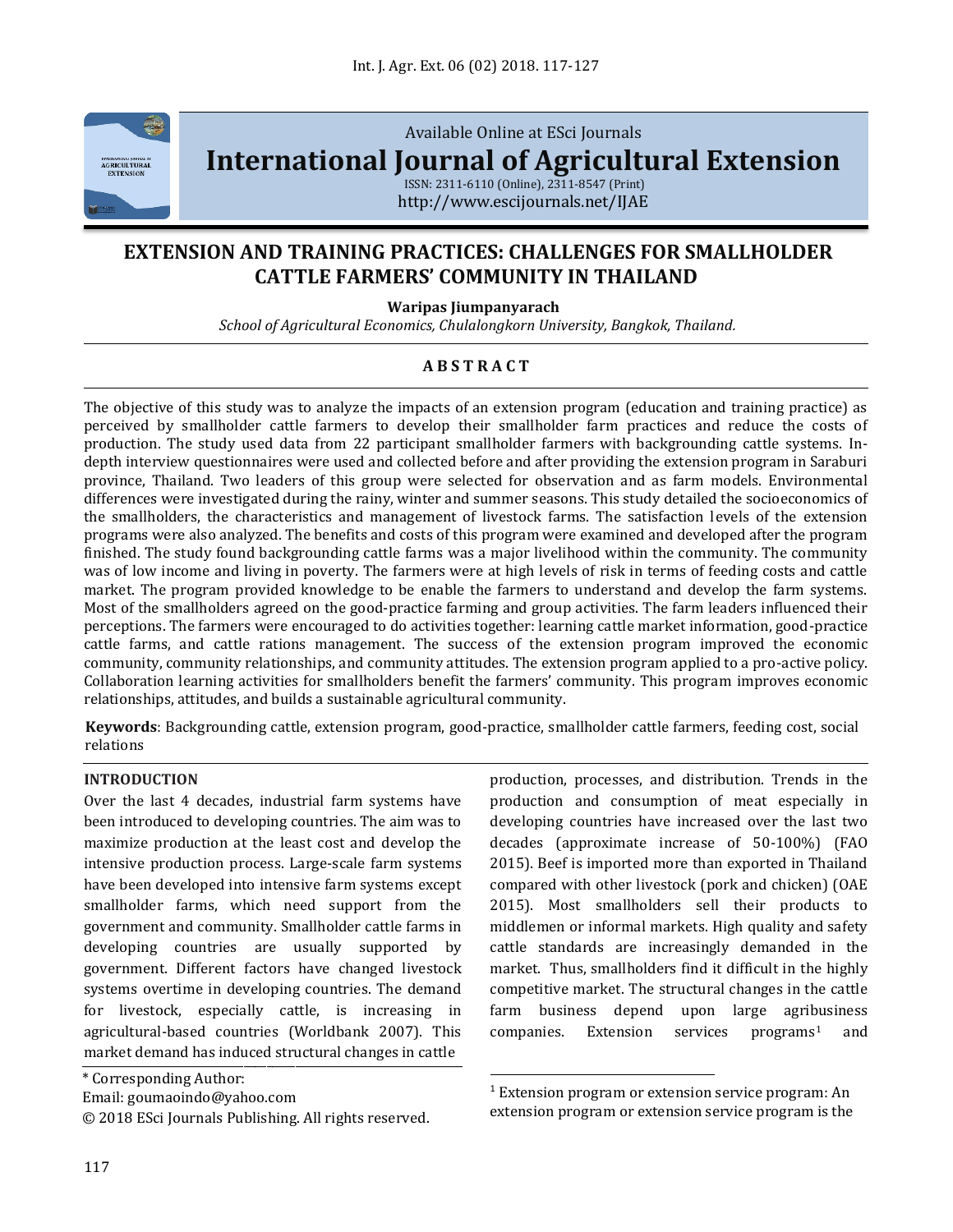government policies are important and should be active for smallholder farming communities to aid them in becoming sustainable farmers. Therefore, productive grassland for beef is the best strategy for smallholder farmers to decrease the cost of production (Borges, *et al.,* 2014 and Kamali, *et al.,* 2016). Feeding strategy is a major activity within farm management (de Vries *et al.,* 2015). The substituted feed rations for cattle reduce production costs and time. The outcome affects economic farm value (Opgrand, *et al.,* 2015).

Cattle farms are a major source of livestock in Thailand and cattle are used as drought power, especially in rural areas. Generally, Thailand has two types of cattle farm systems: smallholder cattle farms and large-scale cattle farms. Most cattle farms in Thailand are small in size with systems of backgrounding<sup>2</sup> cattle before selling on to feedlots. The factors surrounding backgrounding cattle farms impact the farms' economy, farm management and farm environment are important. The economic factors of farms include the purchase and sale prices, feed prices, and interest rates, which are very important for the smallholder farm community to become sustainable. The smallholder backgrounding cattle farm is a short-term investment, and small changes in some economic factors have great impact on profitability. The farm owners usually integrate economics and management in making the decisions that will be the most profitable for cattle backgrounding (Dicostanzo 2014). The backgrounding cattle process is a process to increase the growth rate of cattle before they are sold to a feedlot. The quality and quantity of feeding rations is necessary in the growth rate. Backgrounding cattle is a process for feeding newly weaned steers and grower rations prepares them for finishing at the feedlot (Perillat 2004). The portions of forage, mixed protein and little fat are used to increase muscle and frame. Backgrounding cattle normally develops cattle of smaller frame, for which it is of greater benefit than cattle of a larger frame. This process helps to reduce the time to develop the muscle and frame in the feedlot. Smallholder cattle farms in rural areas constitute the majority of farms in northeast Thailand.

Most of the smallholder cattle farms purchase cattle of lighter and smaller frame and the backgrounding process finishes at 100-200 kilograms in additional weight, after approximately 3-4 months when they are sold to large-scale cattle feedlot farms. The income of these smallholder cattle farmers comes from differences between purchasing prices and selling prices. The process of backgrounding is that lighter framed cattle are allowed to roam amidst public grassland close to their farms. They are fed with dried cassava, pealed cassava, and 8-percent pellet protein after the cattle return from the grassland to the farm. The number of smallholder cattle farms, comprise only 10 percent of total cattle farms in Thailand, (OAE, 2015). Large- scale farms utilize technologies and management such as disease control, pasture improvement, animal breeding, and supported markets. While smallholder farmers always face high risks regarding short-term investments and net returns on profit, large-scale farms face greater competition in larger markets.

Smallholder backgrounding cattle farm in Thailand employ various production processes due to the environment, location and prices of rations. The longterm risk of farms in rural areas impacts household economies, of which it is difficult to determine the net return and profits. Farm systems have different levels of potential productivity, economic return, and risk avoidance. Different sizes of cattle farms in Thailand prefer different farm information and government extension service programs. Extension services, especially government and academic, are directly provided to the smallholder at the farms. The services program includes accounting, forage preparation, nutrition grain, alternative grain, labour, and market. The services program aims to improve productivity and support the sustainability of the rural farm (Jiumpanyarach 2016b). The Thai government has developed a policy aiming to expand beef (live cattle) production in order to satisfy domestic and international demand and reduce the poverty of smallholder cattle farms (DLD 2014). The ASEAN economic community is impacting the demand for the cattle market in Southeast Asia, China, and other countries (DLD 2014). Demand for beef has increased from outside the country. According to the policy and Asian Economic community (ASEAN), the Thai government encouraged livestock farms to increase in both backgrounding cattle farms and feedlot cattle farms.

 $\overline{\phantom{a}}$ 

delivery of information to farmers, including education and practices

<sup>2</sup> Backgrounding cattle: Backgrounding cattle is an intermediate stage that begins after weaning and ends before the cattle go to a feedlot.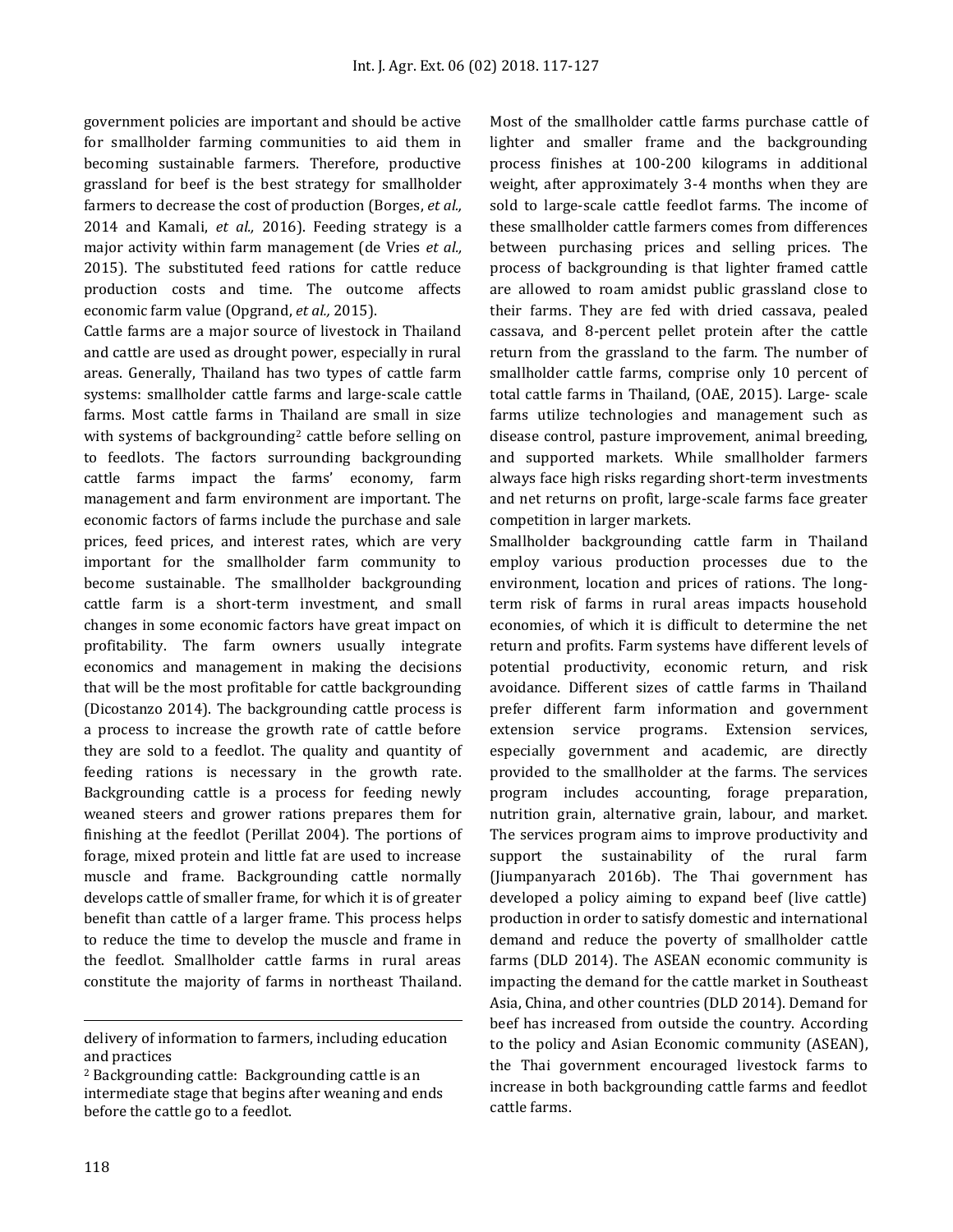Although the government has policies to increase beef production, farm owners' income has been declining. Demand for cattle and farming income has moved in the opposite direction, especially among smallholder backgrounding cattle farms. The evidence shows that the international demand for cattle in the market did not impact smallholder farms in rural areas. The reduction in feeding rations cost should be one solution for smallholder farms in rural areas in terms of farm economics. The tradition and culture of the smallholder always influences the community; thus providing knowledge is one another solution to improve both the economics and society of the smallholder cattle farm community. A public extension program is the best way for them to improve the quality of the products and community (Jetmark 2014).

**Objectives:** The aim of this research presents socioeconomic factors that impact smallholders of backgrounding cattle farms in Thailand. Tumbon Tandeaw, Aumphor Kangkoy, Saraburi province in Thailand was selected as the community model because of the farmers' attitude, number of smallholders, and geography of the area. This research analyzes the benefits to farmers who attended the extension program (education and training practices). The program expects to reduce the economic risks of smallholder backgrounding cattle farms and enhance community relations. This expects good practices in animal feeding rations to impact the economy, community relations, and social development of the studied area.

### **METHODOLOGY**

A participatory approach was used. The participating farmers were given information and answered questionnaires. The participation approach is expected in such aspects as a reduction of production costs, quality of life, and agricultural sustainability. Farmers and extension agents use different sources of knowledge. The approach involves farmers and extension agents. Farmers are responsible for aspects while the extension agents introduce the necessary knowledge (Arevalo & Ljung 2006; Van Asten *et al*., 2009). The approach was designed for outcome analysis and treatment. (Marquardt *et al.,* 2009). The participating farmers are responsible for the framework, preferences, and capacity of their farms.

The treatment is more appropriate for farmers. Farmers and extension agents will choose strategies that have the most attractive opportunities and common practices.

This will most optimize the interaction and understanding between them. This method includes twenty-two smallholders' cattle farms of household questionnaires and two in-depth interviews of farm leaders chosen to participate in the program and prepared to become farm models for the community. Insights were made as to how delivery of knowledgerelated activities was undertaken by smallholder cattle farmers. These surveys generated agricultural information strategies for smallholder cattle farms. The qualitative information relies on interview, discussion, and observation.

**Study Area:** Tumbon Tandeaw, Aumphor Kangkoy, Saraburi province was selected because the area has many smallholders with backgrounding systems for the cattle farms. The smallholders were willing to participate in this program. The distance is approximately 100-200 km to the livestock market and this area contains the ingredients for cattle rations.

The economy of Saraburi province is both industrial and agricultural' however the zones between industrial and agricultural areas are not well organized. Most of the people here have moved from other regions for the industrial work while locals work in the agriculture sector. The people in the studied area live in the agricultural area and are smallholder farmers, which traditionally has smallholder backgrounding cattle farms.

Tumbon Tandeaw, Aumphor Kangkoy, Saraburi province, the studied area, is located in Northeast Thailand (14°N; 100°E.). Saraburi province is divided into 13 districts (amphor). The districts are subdivided into 111 communes (tambon) and 973 villages (muban) as shown in Figure 1. The temperature is that of a tropical climate. The annual average minimum temperature is  $23-24$  °C, and the maximum 33-34 °C. The total area covers 3,576,486 km2 or 2,235,304 rai, which is approximately 0.70 % of the country (Saraburi province government 2014).

**Farm Selection:** The study combined questionnaires and in-depth interviews during the rainy, winter, and summer seasons. The twenty-two smallholder cattle farms with backgrounding systems were selected to study in Tumbon Tandeaw, Aumphor Kangkoy, Saraburi province based on their locations and their farm community activities. Two farm leaders were selected, named Winai-tiwa and Marnop, to do the in-depth interviews and their backgrounding cattle system and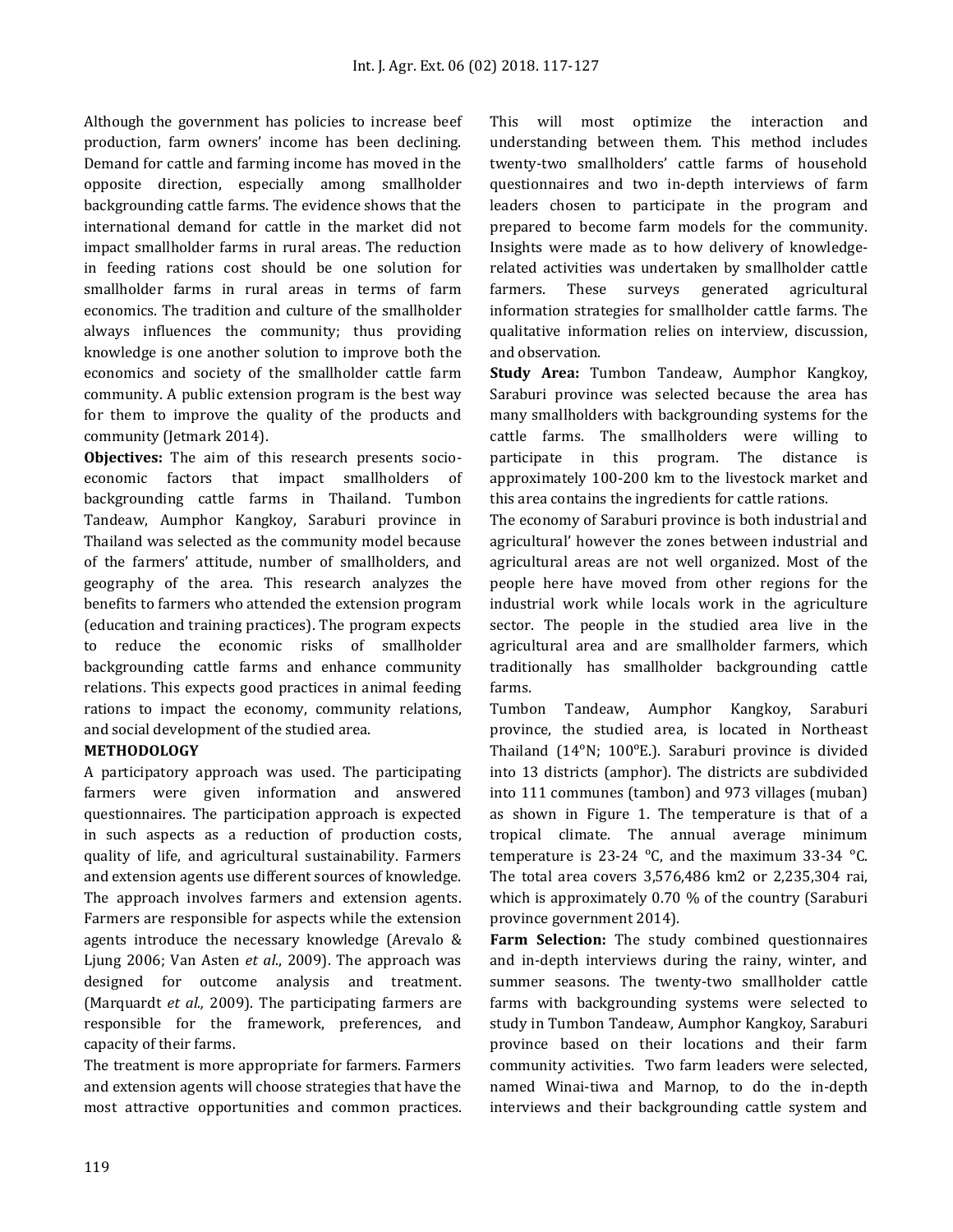management observed. These two farms were selected based on farm management, attitudes, and number of cattle, which had between 30 and 40 cattle in the farm.

Also, they were well planning, organized, and recorded the process such as in-weight, pay-weight, feeding time, and feeding costs.



Figure 1. Map of Saraburi province, (a) Saraburi province, (b) Amphoe Kaeng Khoi within the study area, (c) 13 districts (amphoe) of Saraburi province (Saraburi province government 2014).

**Questions:** The research questions comprise a qualitative approach and quantitative approach. The aims of the questionnaires have 4 parts:

Part 1 explores socioeconomic data for the respondents (gender, age, education level, marital status, income, family member, water irrigation, and health).

Part 2 explores farm management (types of livestock, size of farms, sources of feeding rations, costs of production, and income of farms).

Part 3 examines the satisfaction of the respondents about the extension programs (knowledge of livestock rations, sources of education and training practice (academic, government, and private), expectation of the program, and travel distance to the extension center).

Part 4 examines the successes and implications of the program.

**Activities of selected farms:** The activities of 22 participants were: 1) the cattle rations mixing plan, 2) preparing mixed rations by 22 participants, 3) recording the costs of ingredients, 4) dividing mixed rations to each smallholder based on the number of cattle, 5) recording the time allowing cattle to get to the grass field and getting them back to the farm every day, and 6)

weighing the total feeding rations before feeding. Two leaders of the community provided an area to prepare the mixed rations, organized the purchasing of the rations ingredients, and transferred information and knowledge to other farmers. The two leaders participated in activities that differed from the group as follows: 1) weighing cattle every Monday, 2) recording the time allowing the cattle to get to the grass field and getting them back to the farm every day, and 3) weighing the total feeding rations before feeding.

**Study Methods**: The study began with delivery information, namely, cattle marketing, good-practice cattle farm, and feeding rations management. Also, accounting and feeding cost and knowledge, comprising forage, nutrition grain, alternative grain, and labor provided to farmers. The study involved multiple visits to the farms and in-depth interviews between May 2014 and September 2015. Questionnaires were collected from 22 farms in this area. The questionnaire was designed to obtain basic household information: backgrounding cattle characteristics, age, level of education, farm management and practices, feeding costs, and sources of funds. The characteristics of the backgrounding systems and processes comprising rations, feeding processes, experiences, and household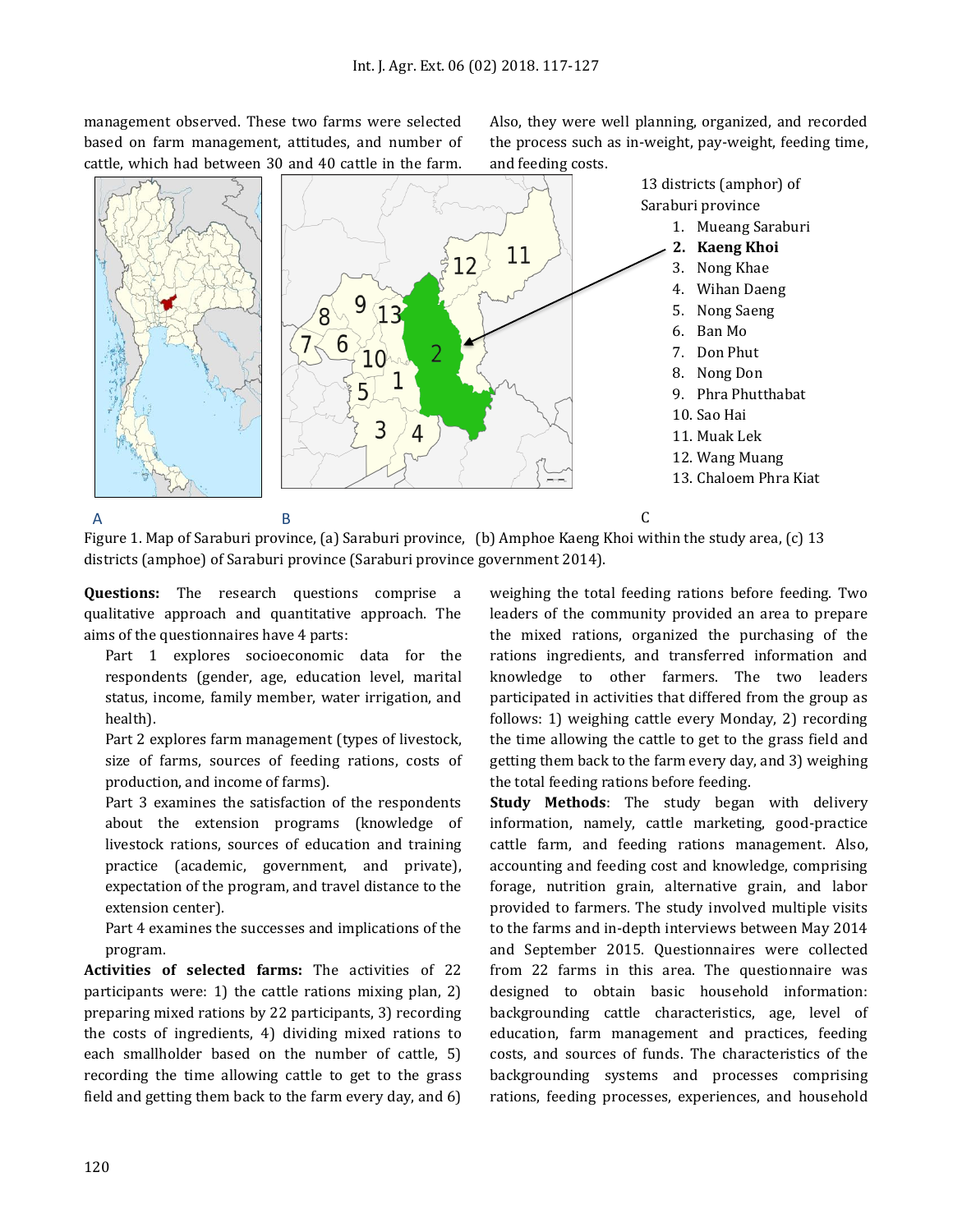sizes were investigated in the interviews. The answers to the questionnaires, the characteristics of the communities and the in-depth interview of the selected leaders were then analyzed.



Figure 2. Data selection and analysis process.

**Data Analysis:** Questionnaires were distributed to the smallholders. The participating farmers completed the questionnaires and two of them were selected to be leaders of this group. Qualitative and quantitative analyses were conducted. Descriptive statistical analysis was used to explain the characteristics of the smallholder cattle farms and their production systems and processes. Comparisons between the pre-program and post- program were recorded and analyzed. The study observed the farms' information before visiting the farm and after visiting the farm in terms of cattle growth rate, the economy of the farm, system management, and social communication. The scale mean value of the highest program satisfaction was 5.

#### **RESULTS AND DISCUSSION**

**Farmers' characteristics and the socio-economics of smallholder cattle farms:** The people in the studied area are smallholder farmers. Livestock farms are major forms agriculture in this area and are considered smallholder cattle farms with backgrounding systems. The main production in this area has been based on the backgrounded cattle system, in which cattle are graze on grassland and feed on cheap carbohydrates to develop the muscle and body frame before being sold on to feedlots. Usually, farmers purchase cattle of lighter and

smaller frames and backgrounded, finishing at an additional weight of 100 kg after approximately 3-4 months. The owners spend time in the morning and afternoon allowing the cattle to graze upon the grassland close to their farms. After the cattle return to the farms, they are fed with cheap carbohydrates, dried cassava, pealed cassava, and 8-percent pellet protein.

The study investigated a smallholder cattle farms community which comprised 22 cattle farms. This study included production economics and the sociological aspects of smallholder backgrounding cattle farms. Two community leaders, named Winai-tiwa and Marnop, were chosen to provide information regarding the community farms.

They were selected from 22 households within the farming community to deliver information to the community. The best characteristics of the two farms were the positive attitudes towards acquiring new knowledge, which would benefit the community development process. The study found that the population in this area had incomes below standard and lived in poverty. The major smallholder farmers were between 36 and 45 years old, had kindergarten education level, and had incomes between 5,000 baht to 15,000 baht per year, as shown in Table 1.

Table 1. Socioeconomics of 22 smallholder cattle farms in Tumbon Tandeaw, Aumphor Kangkoy, Saraburi province, Thailand.

| Gender | $\%$ | Age          | $\%$ | <b>Education Level</b> | $\%$             | Income per year (baht*) | $\%$     |
|--------|------|--------------|------|------------------------|------------------|-------------------------|----------|
| Female | 65   | Below 15     | 0    | Below Kindergarten     | 20               | <b>Below 5,000</b>      | 10       |
| Male   | 35   | $16 - 25$    | 10   | Kindergarten           | 55               | 5,000-15,000            | 45       |
|        |      | 26-35        | 15   | Junior High School     | 15               | 15,001-25,000           | 40       |
|        |      | 36-45        | 25   | High School            | 10               | 25,001-35,000           | 5        |
|        |      | 46-55        | 20   | Vocational School      | $\boldsymbol{0}$ | 35,001-45,000           | 0        |
|        |      | 56-65        | 10   | Undergraduate          | 0                | 45,001-55,000           | $\bf{0}$ |
|        |      | More than 65 | 20   | Graduate               | 0                | 55,001-65,000           | 0        |

\*Prices in US dollars, based on the exchange rates at the Siam commercial bank, March 1, 2016.

1 US dollar = 35.92 baht\* (Accessed March 1, 2016: http://www.scb.co.th/scb\_api/history\_exchange.jsp).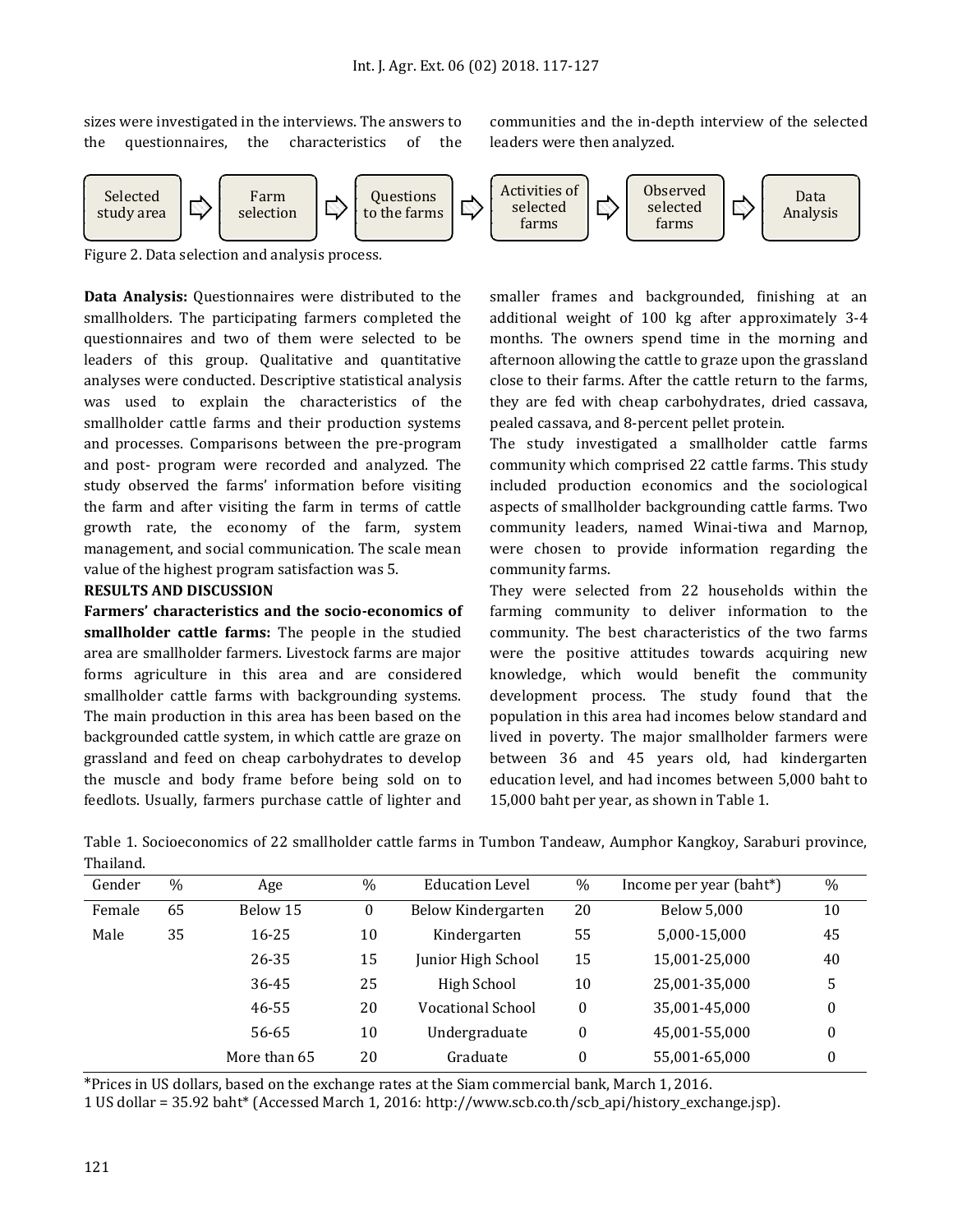**Farm system and farm management:** The system and management of smallholder backgrounding cattle farms in this studied area were family businesses with the decision making on investment depending upon family members. The leader of the family took on the tasks of planning, operating, and evaluating activities in the farms. Traditional backgrounding cattle farmers prefer uncomplicated methods in the feeding management process. The farmers allow cattle upon the grassland and feed those cheap carbohydrates, dried cassava, pealed cassava, and 8-percent pellet protein for nutrition after the cattle come back to the farms. The farmers find themselves in a cycle of long-term economic risk, with the trade-off between net return and their feeding system being very difficult to determine. They are at high levels of risk in terms of feeding costs and the cattle market. The costs of feeding are not usually recorded by the farmers. Usually, the farmers depend upon cattle food companies in terms of the rations price and cattle prices in the feedlots market. This is true for the majority of smallholder farms.

Following the program there were socio-economic benefits for the management of the farms. The problem was that the farm owners did not have the adequate technology skills and farm economy knowledge. The production process impacted the costs of production and farm management that had to maximize the profits and efficiency.

Two farm leaders were selected based on the number of cattle, between 30-40, and were better organized than the others. The two leaders had sufficient fodder, labor, and capital and could act as a smallholder farm model in the community. The two leaders of the community farms, Winai-tiwa and Marnop, were interviewed in-depth. The program extension service is shown in Figure 3.



Figure 3. Extension service program management of smallholder cattle farms.

Cattle in rural areas are assets of the household. Income is generated by sale of animals. The farmers in the studied area preferred backgrounding system to feedlot system because livestock in the backgrounding system is an investment and granted for society. Cattle are easy to transfer into cash. The backgrounding systems, temporally, have many benefits because this system is easy to move. This system is appropriate for them in terms of low investment, while a feedlot system involves high investment and complicated management.

The backgrounding cattle system of smallholders usually integrates a mixed crop livestock system and management natural resources (Devandrea & Thomas 2000c). Smallholder farms have limited supplies of fodder, labor, and capital. Financial support is in high

demand within the community. The backgrounding cattle system is a short-term investment for smallholders in rural Thailand. Feeding supply knowledge is neglected in this area because the community has an inadequate number of social scientists as well as insufficient socio-cultural, and community technologies (Paris 2002). The costs of feeding rations are based on large companies in Thailand (Jetmark, 2014). Traditional cattle are fed whatever is available for foraging such as crop residues, grass, and paddle field forage. A sufficient diet is very important for the growth rate. This backgrounding step develops the muscle and frame and thus high quality rations are considered (Perry & Thompson 2005; Dicostanzo, 2014). The price of cattle is based on the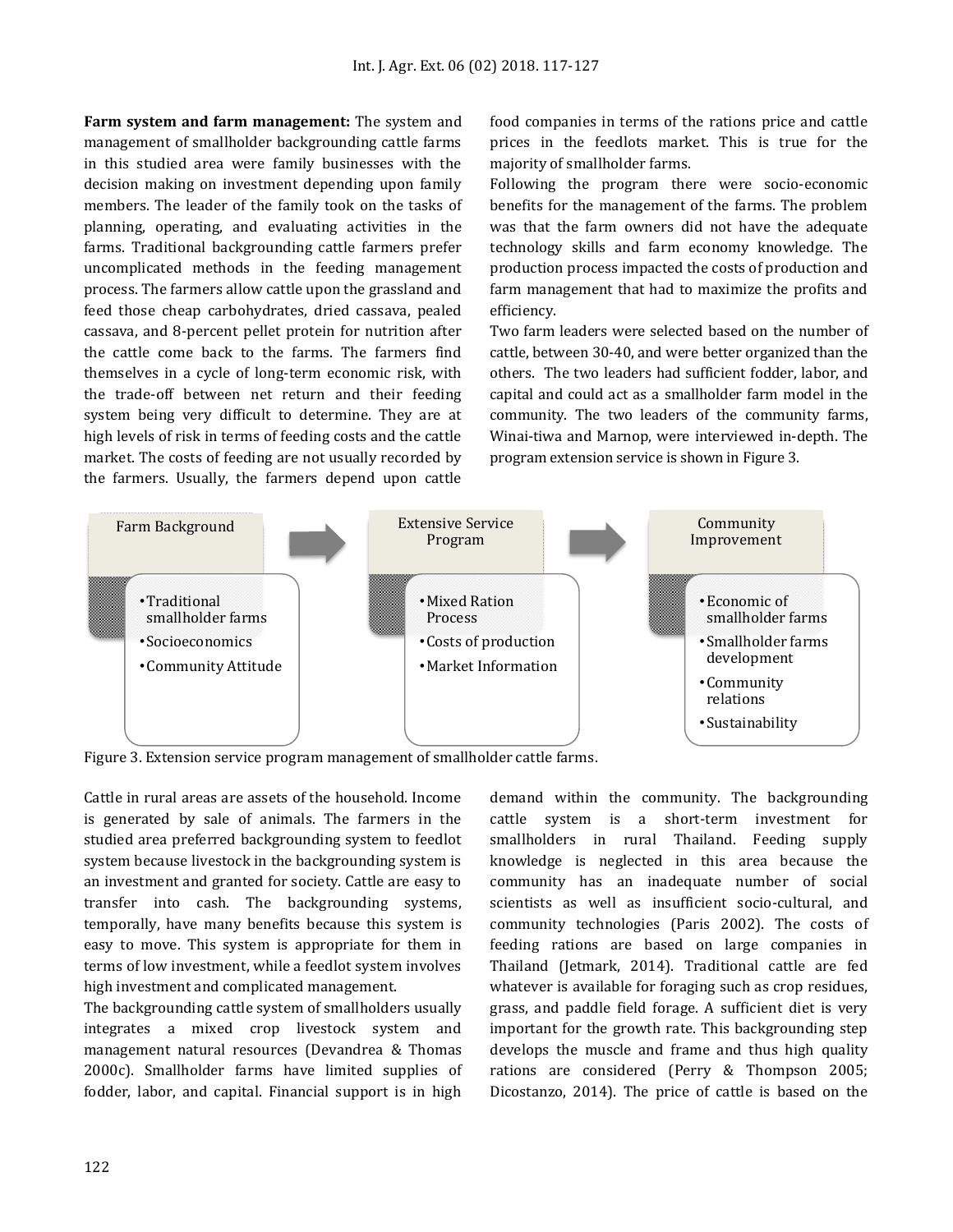estimation of the basis of the physical appearances and beef yield from the live animals. On average, the income of the studied area is below standard, with the population living in poverty as shown in Table 1. The linkage between farmers and the program is necessary for rural development. Information concerning the feeding supply material generates the largest discount in production costs. Programs encouraging the farmer to reduce feeding costs and use local feed resources enables small farms to become further sustainable.

Generally, smallholder cattle farms in Thailand use backyard production, which is limited to the individual farmers' achievement. Developing backyard farming to economical farming depends upon successful farm organization. The strategic partnership between public extension and the smallholder had benefits for the community. The rural community could improve the socio-economic, socio-cultural, and management aspects in this area.

The backgrounding cattle service program delivered information to farmers in rural areas. This program provided agricultural practices of low economic risks. The program included production, marketing, human capital, and environment management, which helped farmers to manage the farm's labor, investment, and market. Not only was financial knowledge a challenge in this community but also the family and traditional rural

society. The community leaders influenced every household. The government and academic programs were delivery to the community. The program expected to increase rural agricultural community relations and living quality standards.

**Development from the program:** The production process and economic factors were measured and compared between pre-program and post-program. Each step of the process was provided to farmers. According to the study, the feeding ration cost was a major problem for the smallholder backgrounding cattle farm in this studied area. Initially, the program services focused on delivery information and knowledge for the farmers. The costs of animal feeding, animal feeding management, and cattle market were provided to the farms. Next, the mixed rations for cattle feeding were introduced to cattle owners in the process. Farmers were encouraged to work together in the mixed rations process. This process would reduce the costs of the production and build community relations. The steps of ration mixing were provided by the program. An advantage of this program was the measured costs of rations production and the nutrition of the mixed rations. The results showed that the season affected the costs of production and growth rate. Raining season had lower costs of feeding than the others and had higher additional weight per day, as shown in Figures 4 and 5, respectively.



Figure 4. Economic changes from the extension program.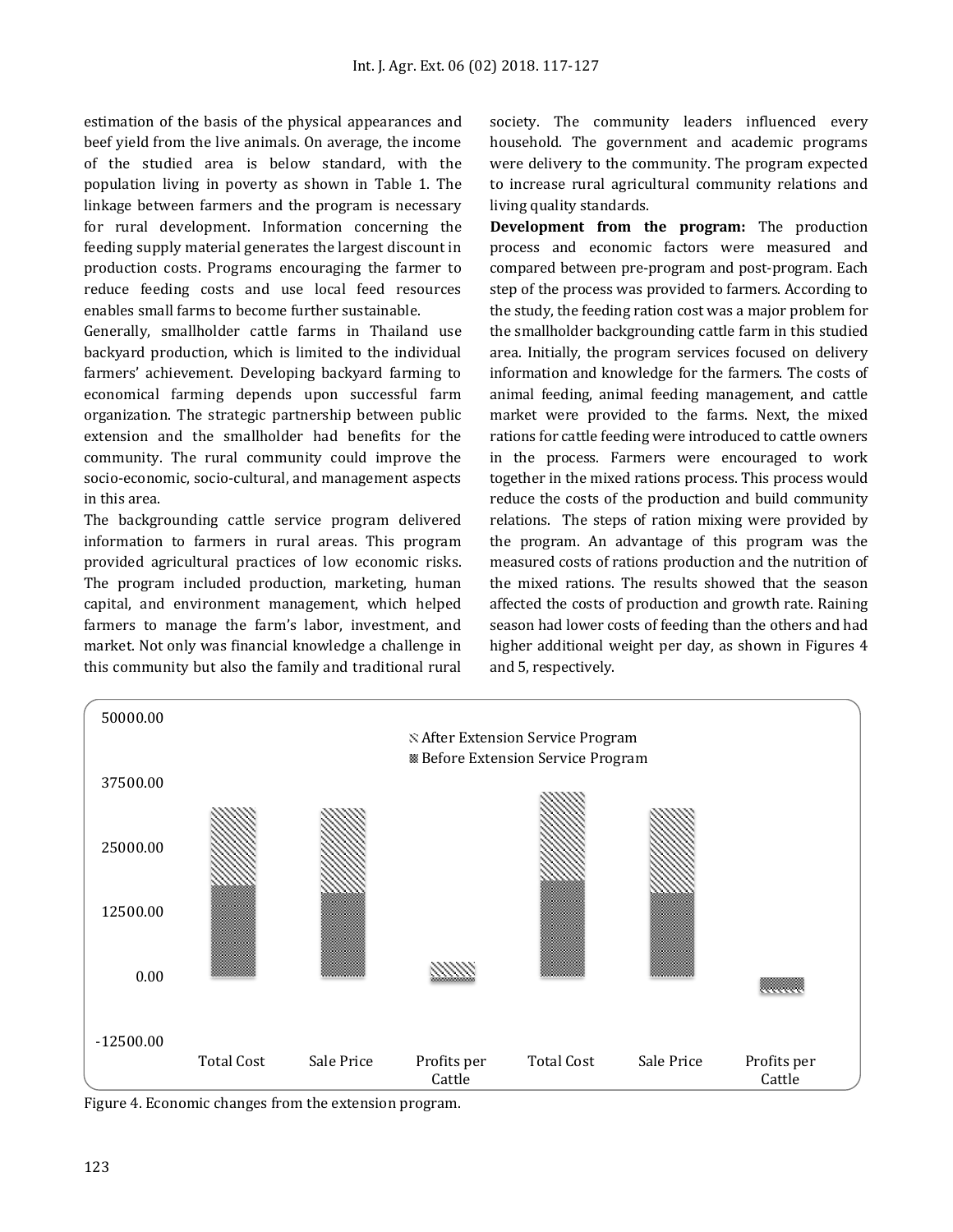

| <b>Expense from Government Support</b>      |     | <b>1999-1999-1999-1999-1999-1-1</b> 4 |     |                                                                                                                      |     |     |     |
|---------------------------------------------|-----|---------------------------------------|-----|----------------------------------------------------------------------------------------------------------------------|-----|-----|-----|
| Knowledge from Government Support           |     |                                       |     | <b>BERGER BERGER BERGER AND ALL</b>                                                                                  |     |     |     |
| <b>Expected Extension</b>                   |     |                                       |     | <u> 1999 - Andrea Brandel, prima a prima de la provincia de la provincia de la provincia de la prima de la prima</u> |     |     |     |
| <b>Extension Place</b>                      |     |                                       |     |                                                                                                                      |     |     |     |
| Distance between Extension Place and House  |     |                                       |     | <b>1999-1999-1999-1999-1999</b> 4.1                                                                                  |     |     |     |
| <b>Expectation of Ration feeding Hiring</b> |     |                                       |     | <b>Bestehen Berger aus der Statten der Statten der Statten der Statten der Statten der Statten der Sta</b>           |     |     |     |
| Supporting                                  |     |                                       |     |                                                                                                                      |     |     |     |
| Knowledge                                   |     | <b>1999-1999-1999-1999-1999-1-1-0</b> |     |                                                                                                                      |     |     |     |
| Understanding                               |     | <b>BOOK AND A SECOND ACTION A</b>     |     |                                                                                                                      |     |     |     |
| Announcement                                |     | 1999-1999-1999-1999-1999-1            |     |                                                                                                                      |     |     |     |
|                                             | 3.7 | 3.8                                   | 3.9 |                                                                                                                      | 4.1 | 4.2 | 4.3 |

Figure 6. Satisfaction levels of the extension service program.

The culture of the smallholder farms was a major factor affecting the cattle. The community impacted the farm's security by keeping cattle as asset (Dovie *et al.,* 2006). Raising cattle in this society maintained farm security. Farmers in this study kept cattle as assets to generate additional income, which was a social-cultural value and aspect of farm security. This tradition was common in small farms. The cattle played a role in the sustainability and improvement of the farmers' livelihood, economic status, and social status.

The social culture is a major factor influencing agricultural communities in rural Thailand. This affects smallholder farm management systems. The program expected the costs of rations to be reduce by the substitution of local supplies. Price and market was applied in this program and were continued to be used by the community. The smallholder farm development successfully depended upon farm management, especially the community leader. The success of the program depended upon the combination of the local farm community and the commercial farm. They communicated and exchanged information on the market situation. Traditionally, backgrounding farm systems allow cattle to forage for whatever is available and add other low nutrition proteins such as cassava. The farmers face risks on quality and prices of nutrition. After the program, the farmers learned risk management based on the nutrition of the rations. The trade-off between the additional costs of valuable rations and market price benefited the revenue of the community.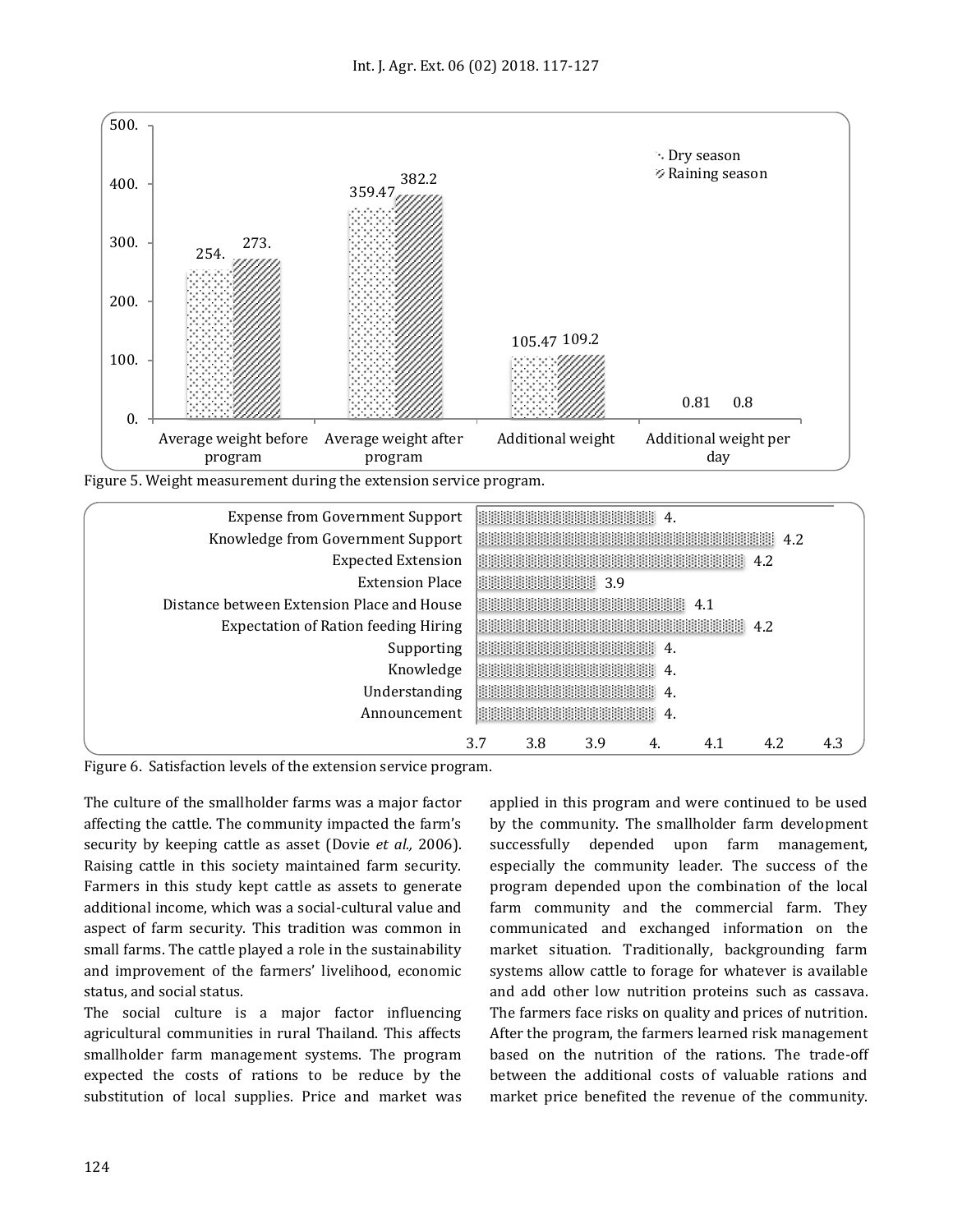The price of ration ingredients had increased, but the communities purchased together in large amounts and thus the additional prices of supplies were of smaller amount. The community was better-off in terms of farm economics and risks management. The community would join together to develop sustainable rural agriculture. The gap between smallholder and largescale farms was declining because of the communicated relationship programs and pro-active policies. The investment was another means of ensuring the sustainability of the communities.

**Implications for national policies:** Farmers in the studied area expected that the extension program would improve the economics and quality of life. This program expected farmers to decrease the costs of production and become sustainable smallholders in the backgrounding cattle community. Clearly, smallholder cattle farms preferred to receive government and academic extensions rather than companies. This program increased productivity and improved economic status. The results showed that smallholder cattle farms preferred to decrease the costs of feeding rations by joining the program. The costs of the feeding rations ingredients declined, which depended upon the farm owner management. The program decreased the gaps between individual smallholder cattle farms and the socio-community. This extension was successful in terms of reducing the costs of rations and production per cattle. The farm received approximately 4 times the revenue compared to when the program began. The benefits were directly associated with increased productivity, increased income and the further wellbeing of the society.

Market demand for live cattle has risen in Thailand and neighboring countries such as Vietnam, Lao PDR, and Cambodia (Doyle *et al.* 2008; Na-Chiangmai 2002; Harding *et al.,* 2007). Smallholder farms have limited resources, for example, financial and production inputs. There exists competition between small and large cattle farms with limited access to the market for smallholders. Smallholder farms are usually not in sustainable markets. Smallholders face high risks in the livestock business; lots of farms have been neglected this, while beef demand has increased in ASEAN markets. Thus, it is necessary the farm system of the smallholder be developed. The development concerns not only the quality and quantity of farm producers but also the costs of production. The challenge of decreasing risk for cattle farm systems is of interest. Smallholders expected to become well managed farms, reducing the costs of production, producing good quality beef, and utilizing sustainable economics.

According to the Department of Livestock Development, DLD, the government encourages the establishment for increasing cattle production for export (DLD 2014). Production technology, natural beef production, and organic beef production are supported and investment is provided for small farms. The government expects to increase both quality and quality. However, the advantages of the studied area indicate that production inputs and capital are too limited to become sustainable. Farm knowledge and farm management are important factors for a strong society. The backgrounding process is the beginning of high quality beef production; thus, the program was provided to develop the farm and improve the quality for the farmers. Groups of smallholder backgrounding cattle farms decline the costs of feed, labor, and the production system. The extension program provided the opportunity for connecting smallholder backgrounding farms to larger farms, and stimulating the development of cattle markets in the area. However, the community group would be further enhanced through developing highquality products and the economic and social aspects of this community.

## **CONCLUSION**

The backgrounding program of cattle production in Saraburi province, Thailand was limited by foraging, labor, and capital. The studied area used crop-livestock farming systems in terms of cash income and social status. The basic problems of the smallholder farms were the available fodder resources, foraging, management system, and knowledge. The results showed that farm management and household income had risen. However, the estimated profits were not well defined because smallholder farms usually neglected some costs of the production system, which cultural and traditional farming routinely used. Family members played a major role in different activities in the small farms; especially leaders of the family making decisions regarding the farm management. In addition, the study showed that satisfaction towards the extension program (education and training practice) was good; smallholder backgrounding cattle farms followed the knowledge provided. The agricultural extension supported the community to become stronger and more sustainable. In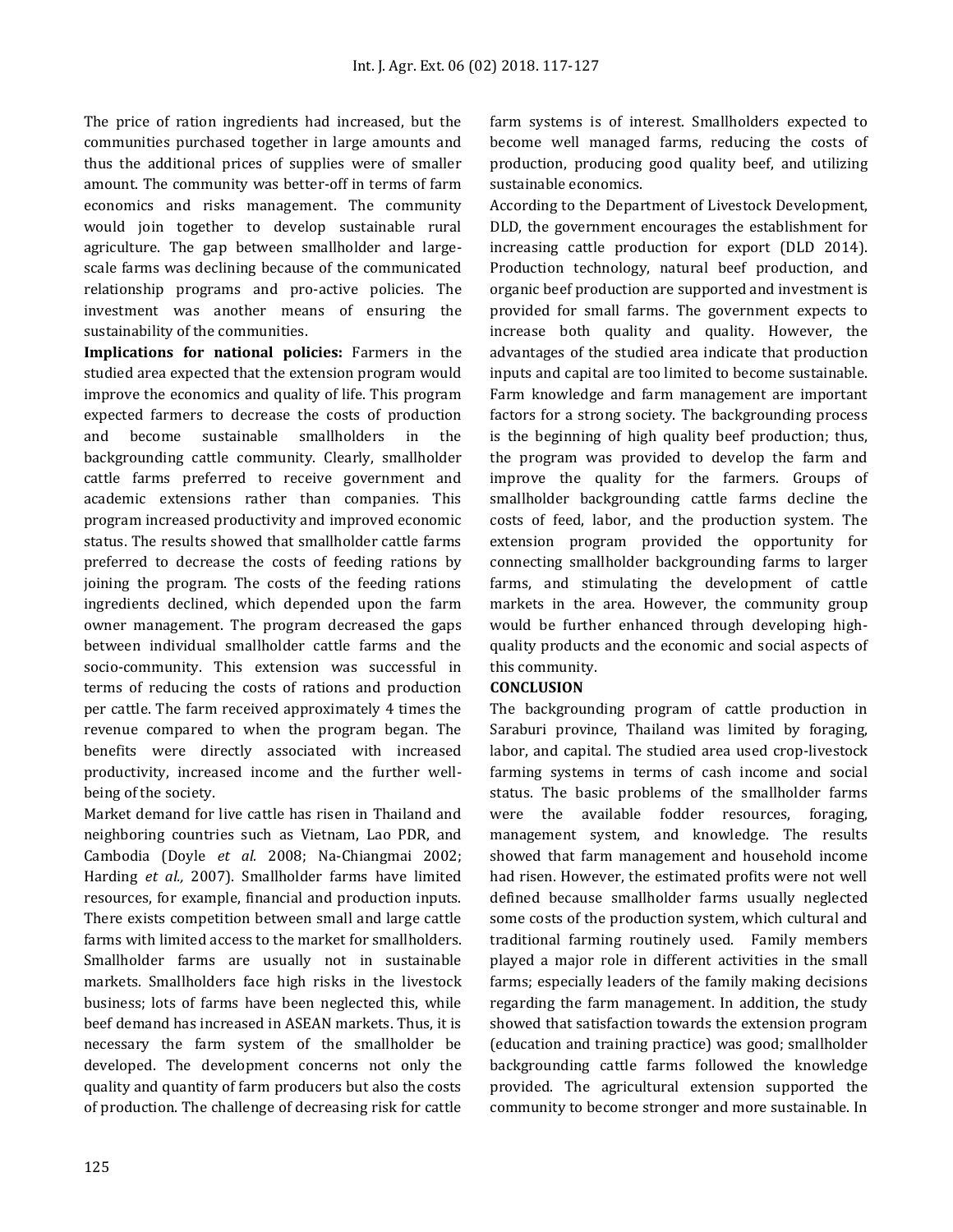order to improve farmers' livelihoods and develop a sustainable farming system, future research should pay more attention to the economic, socio-cultural sector, and government policies. The relationships among the local community, academics, government, financial organizations, and stakeholders should be strengthened in the extension services area.

### **REFERENCES**

- Abdirashid, O. A., K. Intaratat, P. Skunmum and K. Payanum. (2002), "The Integration between the Smallholder Beef Cattle Group and the Large-Scale Farm for Commercial Production", Kasertsart Journal, 23, 185-192.
- Anderson, J. R. & G. Feder. (2002), "Rural Extension Services", Agriculture and Rural Development Department World Bank, Washington, DC.
- Arevalo, K. M., M. Ljiung. (2006), "Action Research on Land Management in the Western Amazon, Peru-A Research Process. Its Outcomes and the Researcher's role", Systemic Practice and Action Research, 9,4, 309-324.
- Bierlen, R., P.J. Barry, B. L. Dixon & R. L. Ahrendsen. (1998), "Credit Constraints, Farm Characteristics and the Farm Economy: Differential Impacts on Feeder Cattle and Beef Cow Inventories", American Journal of Agricultural Economics, 80(4), 708-723.
- Borge, J.A.R., A.G.I.M. Oude Lansink, C.M. Ribeiro, V. Lutke. (2014), "Understanding farmers' intention to adopt improved nature grassland using the theory of planned behavior", Livestock Sciences, 169, 163-174.
- Christian, L., C. Chaikong, J. Maxa, E. Schlecht and M. Gauly. (2012), "Characteristics, socioeconomics benefits and household livelihoods of beef buffalo and beef cattle farming in Northeast Thailand", Journal of Agriculture and rural Development in the tropics and subtropics, 113(2), 155-164.
- Comerford, J. W. (2014), "Beef Background Production", available at: http://extensi.psu.edu[/business/ag](http://extensi.psu.edu/business/ag-alternatives/livestock/beef-and-dairy-cattle/beef-background-production)[alternatives/livestock/beef-and-dairy-cattle/beef](http://extensi.psu.edu/business/ag-alternatives/livestock/beef-and-dairy-cattle/beef-background-production)[background-production](http://extensi.psu.edu/business/ag-alternatives/livestock/beef-and-dairy-cattle/beef-background-production) (Accessed 13 June 2014).
- Department of Livestock Development (DLD). (2014), "TMR", available at: [http://nutriti.dld.go.th/Nutriti\\_Knowlage](http://nutrition.dld.go.th/Nutrition_Knowlage%2520/ARTICLE/ArtileT.htm)  [/ARTICLE/ArtileT.htm](http://nutrition.dld.go.th/Nutrition_Knowlage%2520/ARTICLE/ArtileT.htm) (accessed 21 May 2014).
- Devendra, C. (2002a), "Crop-animal in Asia: Implications for research", Agricultural Systems, 71, 169-177.
- Devendra, C. & D.Thomas. (2002b), "Smallholder farming

systems in Asia", Agricultural Systems, 71,17-25.

- De Vries, M., C.E.van Middelaar, I.J.M. de Boer. (2015), "Comparing environmental impacts for beef production systems: a review of life cycle assessments", Liverstock Sciences, 178, 279-288.
- Dicostanzo, A. (2014), "Economics of Backgrounding Cattle", available at: http://www.extensi.umn.edu/agriculture/beef/ compents/homestudy/stocker\_less6.pdf.
- Dinar, A. (1996), "Extension Commercialization; How Much to Charge for Extension Services", American Journal of Agricultural Economics, 78, 1-12.
- Dovie, D.B.K., C. M. Shackleton, E.T.F. Witkowski. (2006), "Valuation of communal area livestock benefits, rural livelihoods and related policy issues", Land Use Policy, 23(3), 260-271.
- Doyle, P., C. Leddin, N. X. Ba and N. H. Van. (2008), "Improved beef production in central Vietnam. Final Report. Australian Centre for International Agricultural Research, Canberra, Australia", Available at: at: [http://aciar.gov.au/publication/FR2008-21.](http://aciar.gov.au/publication/FR2008-21)
- FAO. (2015), "Livestock commodities", available at: http://www.fao.org/docrep/005/y4252e/y4252e 05b.htm (Accessed 21 December 2015).
- Kamali. F.P., A. Vander Linden., M.P.M. Meuwissen., G.C. Malafaia., A.G.J.M. Oude Lansink., I.J.M. de Boer. (2016), "Environmental and economic performance of beef farming systems with different feeding strategies in southern Brazil", Agricultural Systems, 146, 70-79.
- Halim, R.A. and C.P. Chen. (1996), "Feed Resources for Smallholder Livestock Production in Southeast Asia' in Lao P.D.R", Proceeding of the fifth Meeting of Forage Regional Working Group on Grazing and Fee Resources of Southeast Asia, The Food and Agricultural Organization of The United Nations.
- Harding, M., D. Quirke, R. Warner. (2007), "Cattle and buffalo in Cambodia and Laos: The economic and policy environment for small holders." Final report. Australian Centre for International Agricultural Research, Canberra, Australia, available at: <http://aciar.gov.au/publication/FR2007-215> (accessed 1 June 2007).
- Ishmael W. (2014), "Should You Background Your Weaned Calves?", available at: [http://beefmagazine.com/health/weaning/shoul](http://beefmagazine.com/health/weaning/should-background-weaned) [d-background-weaned](http://beefmagazine.com/health/weaning/should-background-weaned) (accessed 21 2014).

Jetmark, Tiwa. (2014), Winai-Tiwa Farm, Interviewed, 1